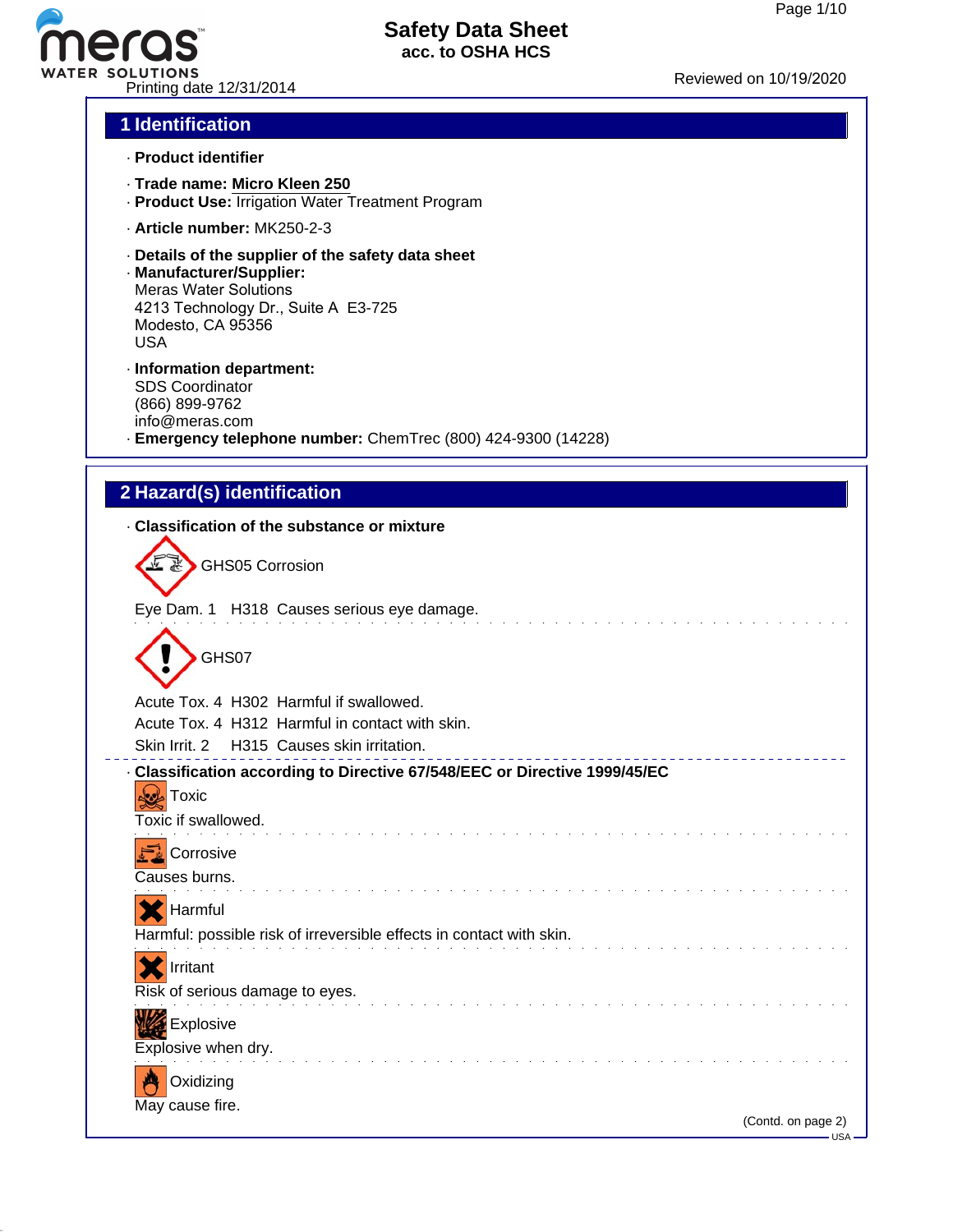R SOLUTIONS<br>Printing date 12/31/2014 Printing date 12/31/2014

### **Trade name: Micro Kleen 250**



### · **Chemical characterization: Mixtures**

· **Description:** Mixture of the substances listed below with nonhazardous additions.

(Contd. on page 3)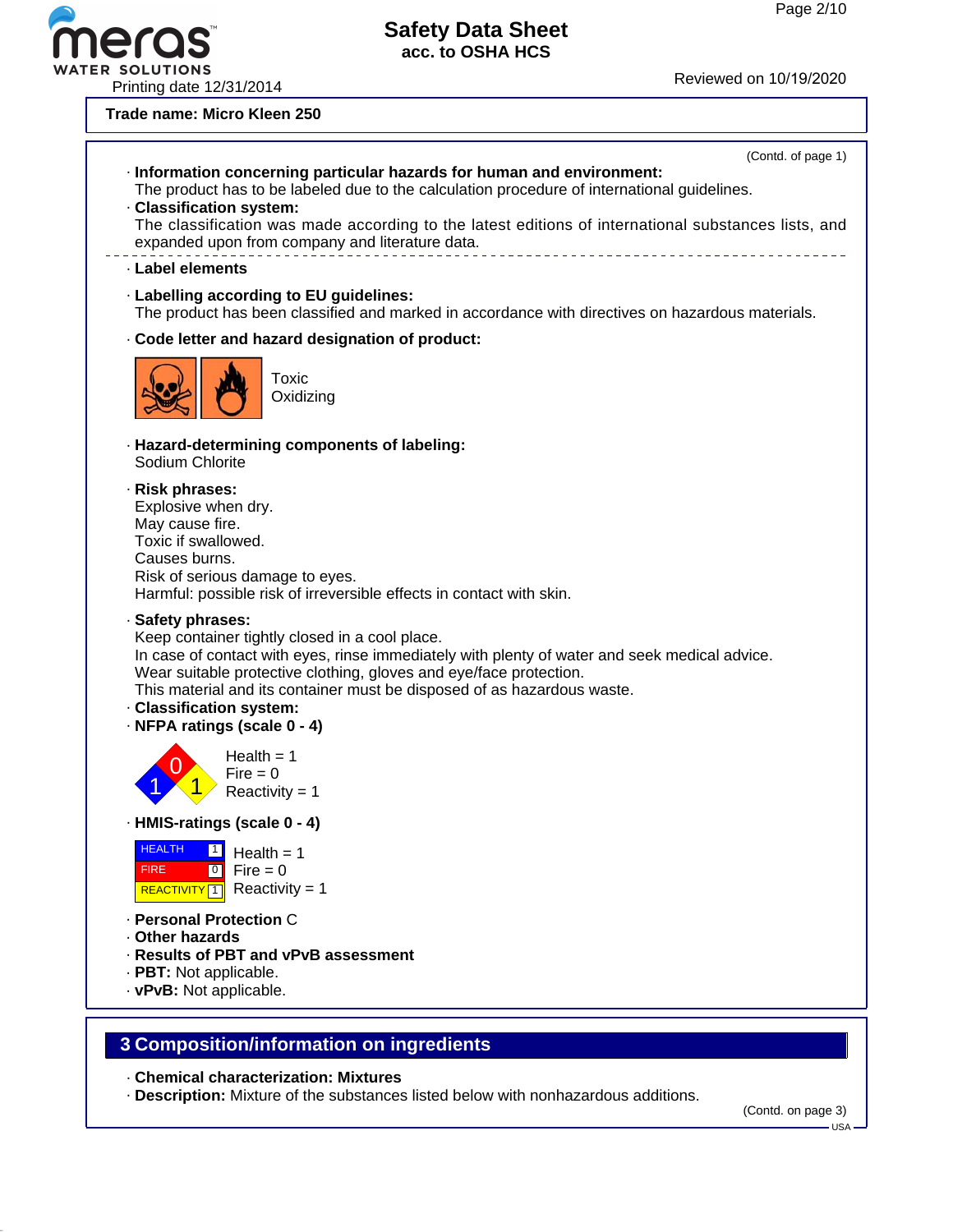

**Trade name: Micro Kleen 250**

### (Contd. of page 2)

### · **Dangerous components:**

7758-19-2 Sodium Chlorite 25.0%

# **4 First-aid measures**

- · **Description of first aid measures**
- · **General information:**
- Immediately remove any clothing soiled by the product.
- In case of irregular breathing or respiratory arrest provide artificial respiration.
- · **After inhalation:** In case of unconsciousness place patient stably in side position for transportation.
- · **After skin contact:** Immediately wash with water and soap and rinse thoroughly.
- · **After eye contact:** Rinse opened eye for several minutes under running water. Then consult a doctor.

### · **After swallowing:**

Do not induce vomiting; immediately call for medical help.

Drink copious amounts of water and provide fresh air. Immediately call a doctor.

- · **Most important symptoms and effects, both acute and delayed** No further relevant information available.
- · **Indication of any immediate medical attention and special treatment needed** No further relevant information available.

### **5 Fire-fighting measures**

- · **Extinguishing media**
- · **Suitable extinguishing agents:**
- CO2, extinguishing powder or water spray. Fight larger fires with water spray or alcohol resistant foam. · **Special hazards arising from the substance or mixture**
- During heating or in case of fire poisonous gases are produced.
- · **Advice for firefighters**
- · **Protective equipment:** Mouth respiratory protective device.

### **6 Accidental release measures**

- · **Personal precautions, protective equipment and emergency procedures** Mount respiratory protective device. Wear protective equipment. Keep unprotected persons away. · **Environmental precautions:** Dilute with plenty of water. Do not allow to enter sewers/ surface or ground water. · **Methods and material for containment and cleaning up:** Absorb with liquid-binding material (sand, diatomite, acid binders, universal binders, sawdust). Use neutralizing agent. Dispose contaminated material as waste according to item 13. Ensure adequate ventilation. · **Reference to other sections** See Section 7 for information on safe handling.
	- See Section 8 for information on personal protection equipment.
- See Section 13 for disposal information.

(Contd. on page 4)

USA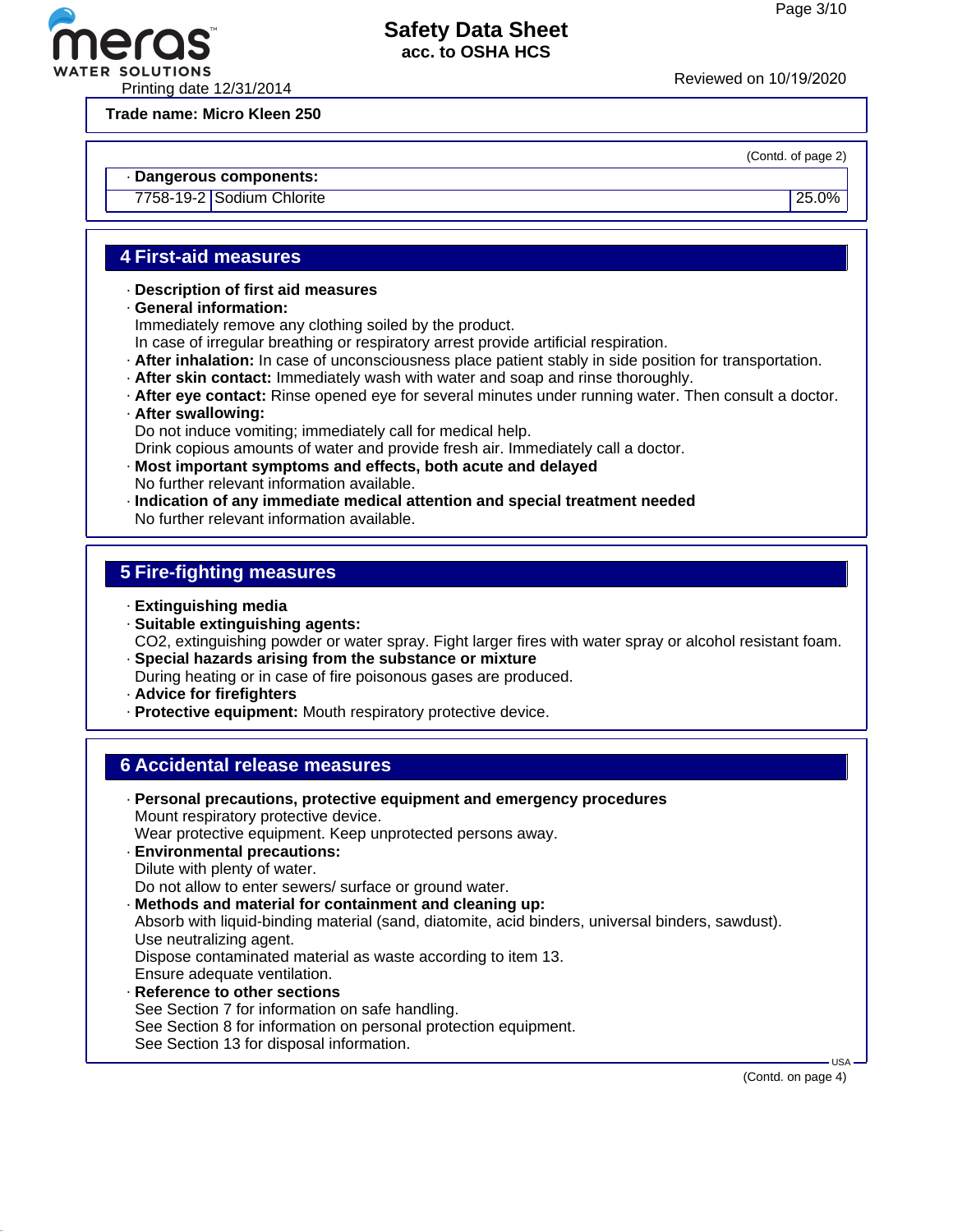

WATER SOLUTIONS<br>Printing date 12/31/2014 Printing date 12/31/2014

**Trade name: Micro Kleen 250**

era

(Contd. of page 3)

| <b>7 Handling and storage</b>                                                                                                                                                                                                                                                                                                                                                                                                                                                                                                                                                                                                                                                                                                                                   |
|-----------------------------------------------------------------------------------------------------------------------------------------------------------------------------------------------------------------------------------------------------------------------------------------------------------------------------------------------------------------------------------------------------------------------------------------------------------------------------------------------------------------------------------------------------------------------------------------------------------------------------------------------------------------------------------------------------------------------------------------------------------------|
| · Precautions for safe handling<br>Ensure good ventilation/exhaustion at the workplace.<br>Prevent formation of aerosols.<br>· Information about protection against explosions and fires:<br>Protect from heat.<br>Keep respiratory protective device available.                                                                                                                                                                                                                                                                                                                                                                                                                                                                                                |
| Conditions for safe storage, including any incompatibilities<br>· Storage:<br>Requirements to be met by storerooms and receptacles:<br>The recommended storage temperature is above 32F, preferably at room<br>temperature (70F)<br>Store closed containers in a cool, dry, well-ventilated area with acid-resistant floors. Keep<br>out of direct sunlight and away from water, heat and incompatible materials.<br>· Information about storage in one common storage facility: Not required.<br>· Further information about storage conditions:<br>Keep receptacle tightly sealed.<br>Store in cool, dry conditions in well sealed receptacles.<br>Protect from heat and direct sunlight.<br>· Specific end use(s) No further relevant information available. |
| 8 Exposure controls/personal protection                                                                                                                                                                                                                                                                                                                                                                                                                                                                                                                                                                                                                                                                                                                         |
| - Additional information about design of technical systems: No further data; see item 7.<br>Control parameters<br>Components with limit values that require monitoring at the workplace:<br>The product does not contain any relevant quantities of materials with critical values that have to be<br>monitored at the workplace.<br>. Additional information: The lists that were valid during the creation were used as basis.                                                                                                                                                                                                                                                                                                                                |
| · Exposure controls<br>- Personal protective equipment:<br>· General protective and hygienic measures:<br>Keep away from foodstuffs, beverages and feed.<br>Immediately remove all soiled and contaminated clothing.<br>Wash hands before breaks and at the end of work.<br>Avoid contact with the eyes.<br>Avoid contact with the eyes and skin.<br>· Breathing equipment:<br>In case of brief exposure or low pollution use respiratory filter device. In case of intensive or longer<br>exposure use respiratory protective device that is independent of circulating air.<br>· Protection of hands:                                                                                                                                                         |
| Protective gloves                                                                                                                                                                                                                                                                                                                                                                                                                                                                                                                                                                                                                                                                                                                                               |
| The glove material has to be impermeable and resistant to the product/ the substance/ the preparation.<br>Due to missing tests no recommendation to the glove material can be given for the product/ the<br>preparation/ the chemical mixture.<br>Selection of the glove material on consideration of the penetration times, rates of diffusion and the<br>degradation<br>(Contd. on page 5)                                                                                                                                                                                                                                                                                                                                                                    |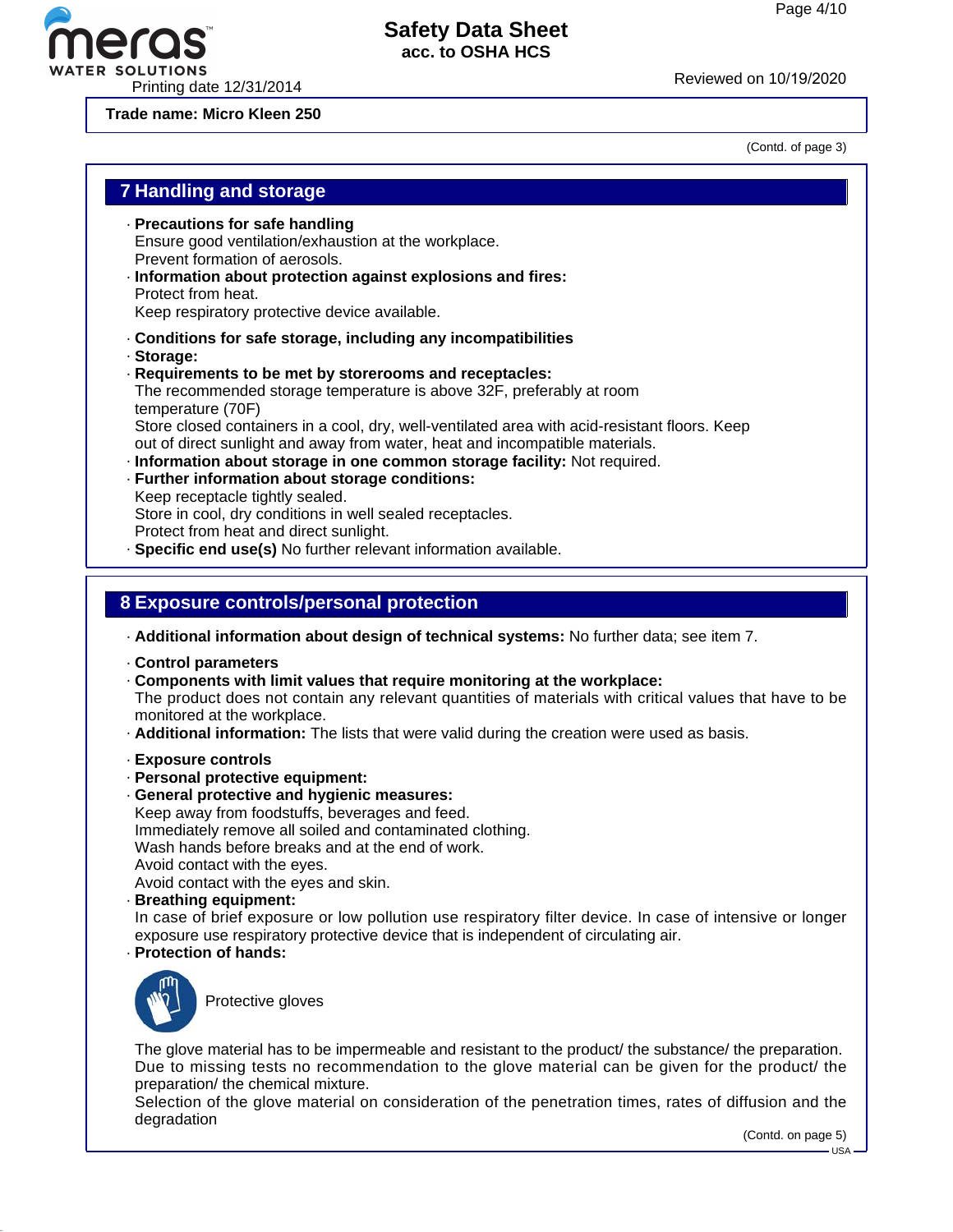

Printing date 12/31/2014 Reviewed on 10/19/2020

**Trade name: Micro Kleen 250**

### · **Material of gloves**

(Contd. of page 4)

The selection of the suitable gloves does not only depend on the material, but also on further marks of quality and varies from manufacturer to manufacturer. As the product is a preparation of several substances, the resistance of the glove material can not be calculated in advance and has therefore to be checked prior to the application.

# · **Penetration time of glove material**

The exact break through time has to be found out by the manufacturer of the protective gloves and has to be observed.

### · **Eye protection:**



Tightly sealed goggles

# **9 Physical and chemical properties**

| Information on basic physical and chemical properties<br>· General Information<br>· Appearance:<br>Form:                        | Liquid                                                                                                             |
|---------------------------------------------------------------------------------------------------------------------------------|--------------------------------------------------------------------------------------------------------------------|
| Color:                                                                                                                          | <b>Yellow tint</b>                                                                                                 |
| · Odor:                                                                                                                         | <b>Slight Chlorine</b>                                                                                             |
| . Odor threshold:                                                                                                               | Not determined.                                                                                                    |
| $\cdot$ pH-value at 20 °C (68 °F):                                                                                              | $>12$                                                                                                              |
| · Specific Gravity                                                                                                              | $1.2 - 1.23$                                                                                                       |
| Change in condition<br><b>Melting point/Melting range:</b><br><b>Boiling point/Boiling range:</b><br><b>Freezing Point:</b>     | Undetermined.<br>106 °C (223 °F)<br>$-18 °C (-0 °F)$                                                               |
| · Flash point:                                                                                                                  | Not applicable.                                                                                                    |
| · Flammability (solid, gaseous):                                                                                                | Not applicable.                                                                                                    |
| · Ignition temperature:                                                                                                         |                                                                                                                    |
| <b>Decomposition temperature:</b>                                                                                               | Not determined.                                                                                                    |
| · Auto igniting:                                                                                                                | Product is not selfigniting.                                                                                       |
| Danger of explosion:                                                                                                            | Explosive when dry.                                                                                                |
| · Explosion limits:<br>Lower:<br>Upper:                                                                                         | Not determined.<br>Not determined.                                                                                 |
| · Vapor pressure at 20 °C (68 °F):                                                                                              | 23 hPa (17 mm Hg)                                                                                                  |
| · Density at 20 °C (68 °F):<br>· Relative density<br>· Vapor density<br>- Liquid Density at 20 °C (68 °F)<br>· Evaporation rate | 10.05 g/cm <sup>3</sup> (83.867 lbs/gal)<br>Not determined.<br>Not determined.<br>10.05 lbs/gal<br>Not determined. |
|                                                                                                                                 | (Contd. on page 6)                                                                                                 |

USA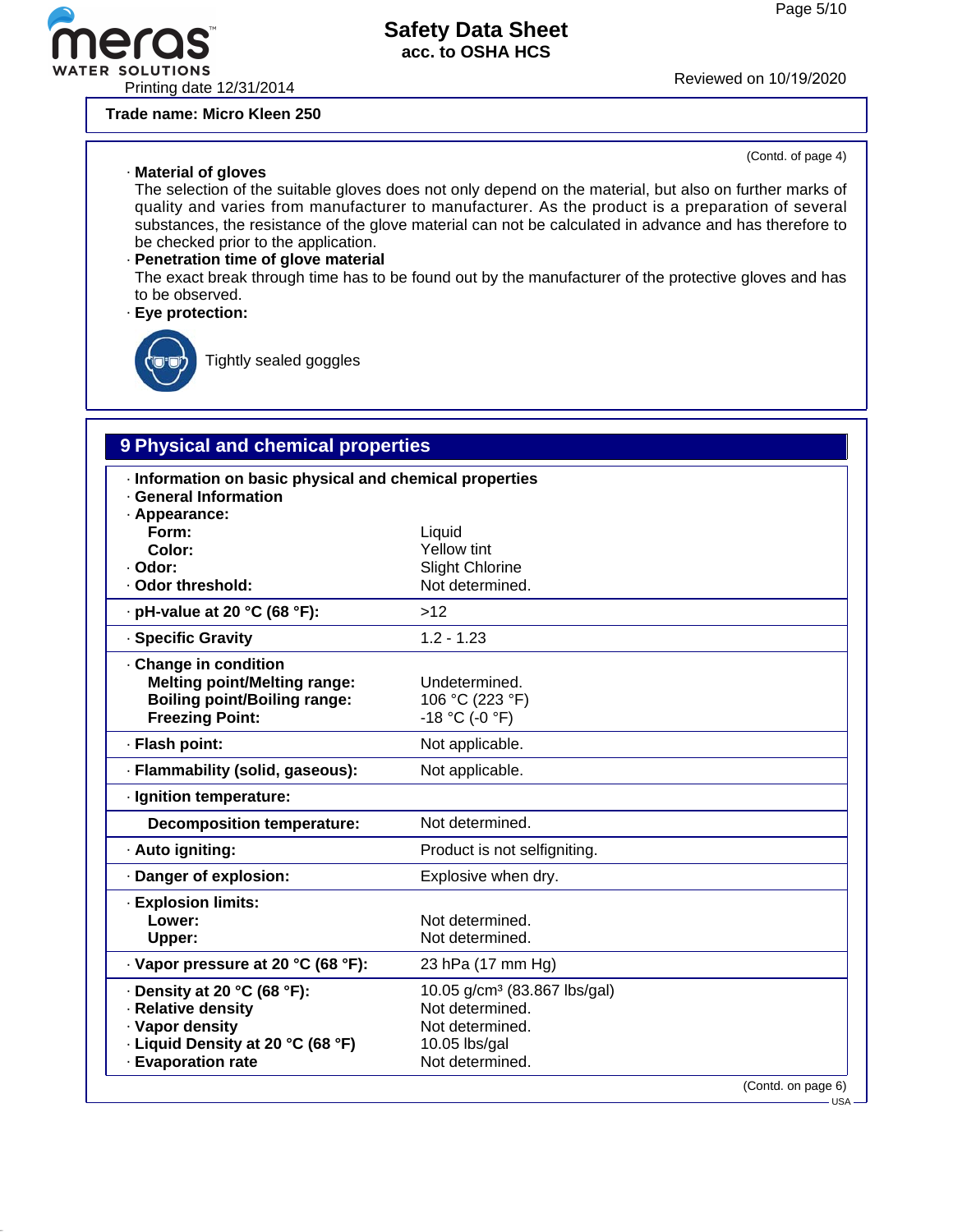

TER SOLUTIONS<br>Printing date 12/31/2014 Printing date 12/31/2014

**Trade name: Micro Kleen 250**

|                                                            |                                            | (Contd. of page 5) |
|------------------------------------------------------------|--------------------------------------------|--------------------|
| · Solubility in / Miscibility with<br>Water:               | Fully miscible.                            |                    |
| - Partition coefficient (n-octanol/water): Not determined. |                                            |                    |
| · Viscosity:                                               | Not determined.                            |                    |
| Dynamic:<br>Kinematic:                                     | Not determined.                            |                    |
| · Solvent content:                                         |                                            |                    |
| <b>Organic solvents:</b>                                   | $0.0 \%$                                   |                    |
| Water:                                                     | 75.0%                                      |                    |
| Solids content:                                            | 25.0%                                      |                    |
| Other information                                          | No further relevant information available. |                    |

# **10 Stability and reactivity**

- · **Reactivity**
- · **Chemical stability**
- · **Thermal decomposition / conditions to be avoided:**
- No decomposition if used according to specifications.
- · **Possibility of hazardous reactions** No dangerous reactions known.
- · **Conditions to avoid** No further relevant information available.
- · **Incompatible materials:** No further relevant information available.
- · **Hazardous decomposition products:** No dangerous decomposition products known.

### **11 Toxicological information**

- · **Information on toxicological effects**
- · **Acute toxicity:**
- · **Primary irritant effect:**
- · **on the skin:** Caustic effect on skin and mucous membranes.
- · **on the eye:** Strong caustic effect.
	- Strong irritant with the danger of severe eye injury.
- · **Sensitization:** No sensitizing effects known.
- · **Additional toxicological information:**

The product shows the following dangers according to internally approved calculation methods for preparations:

- Toxic
- **Corrosive**
- Irritant

Swallowing will lead to a strong caustic effect on mouth and throat and to the danger of perforation of esophagus and stomach.

### · **Carcinogenic categories**

| · IARC (International Agency for Research on Cancer) |  |  |  |
|------------------------------------------------------|--|--|--|
|------------------------------------------------------|--|--|--|

7758-19-2 Sodium Chlorite 3

### · **NTP (National Toxicology Program)**

None of the ingredients is listed.

(Contd. on page 7)

USA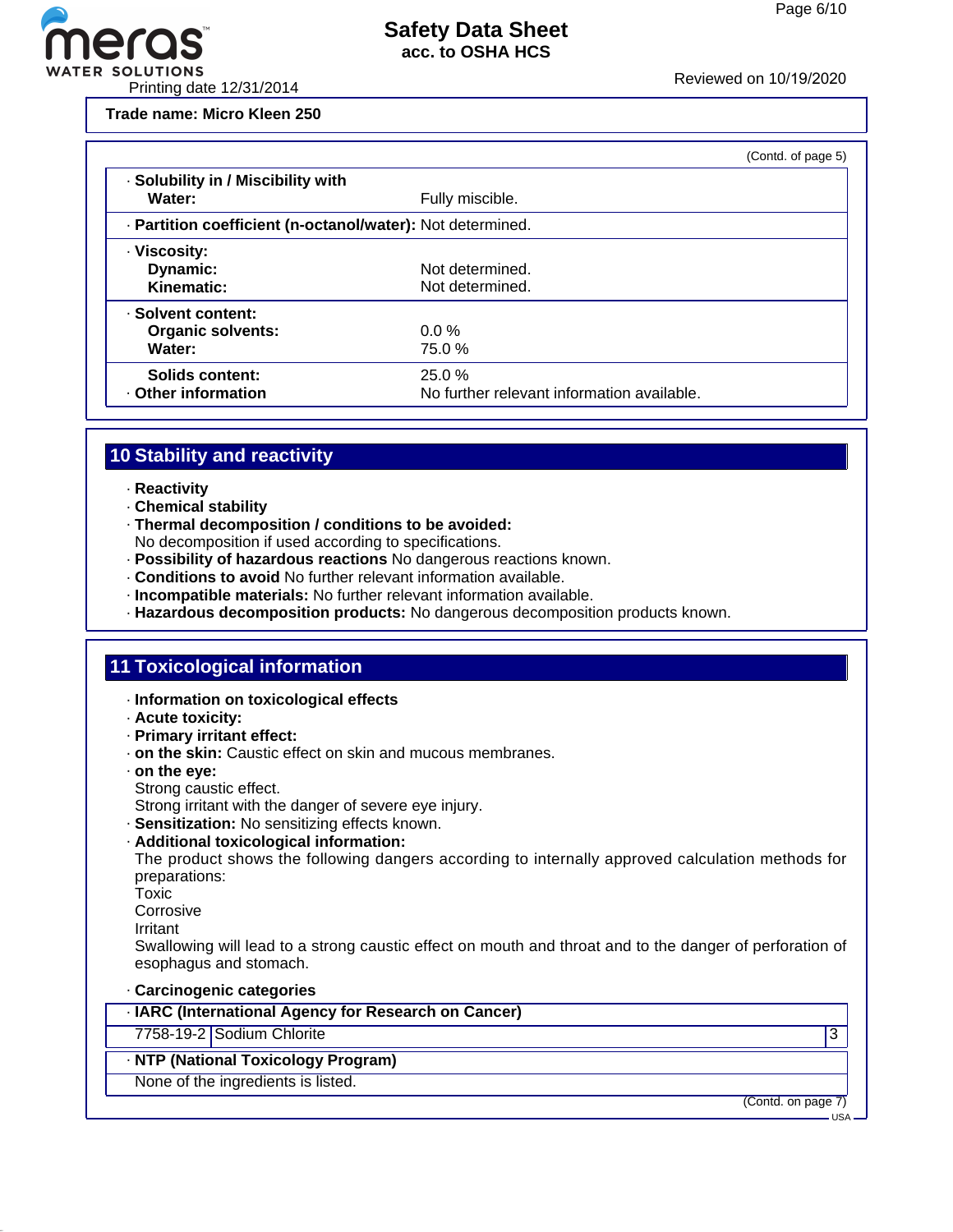Printing date 12/31/2014<br>Printing date 12/31/2014

**Trade name: Micro Kleen 250**

(Contd. of page 6)

### · **OSHA-Ca (Occupational Safety & Health Administration)**

None of the ingredients is listed.

## **12 Ecological information**

- · **Toxicity**
- · **Aquatic toxicity:** No further relevant information available.
- · **Persistence and degradability** No further relevant information available.
- · **Bioaccumulative potential** No further relevant information available.
- · **Mobility in soil** No further relevant information available.
- · **Additional ecological information:**
- · **General notes:**

Water hazard class 2 (Self-assessment): hazardous for water

Do not allow product to reach ground water, water course or sewage system.

Must not reach bodies of water or drainage ditch undiluted or unneutralized.

Danger to drinking water if even small quantities leak into the ground.

Rinse off of bigger amounts into drains or the aquatic environment may lead to increased pH-values. A high pH-value harms aquatic organisms. In the dilution of the use-level the pH-value is considerably reduced, so that after the use of the product the aqueous waste, emptied into drains, is only low waterdangerous.

- · **Results of PBT and vPvB assessment**
- · **PBT:** Not applicable.
- · **vPvB:** Not applicable.
- · **Other adverse effects** No further relevant information available.

### **13 Disposal considerations**

- · **Waste treatment methods**
- · **Recommendation:**

Must not be disposed of together with household garbage. Do not allow product to reach sewage system.

- · **Uncleaned packagings:**
- · **Recommendation:** Disposal must be made according to official regulations.
- · **Recommended cleansing agent:** Water, if necessary with cleansing agents.

| · UN-Number<br>· DOT, IMDG, IATA             | <b>UN1908</b>             |  |
|----------------------------------------------|---------------------------|--|
| · UN proper shipping name<br>· DOT<br>· IMDG | <b>Chlorite Solutions</b> |  |
| $\cdot$ IATA                                 |                           |  |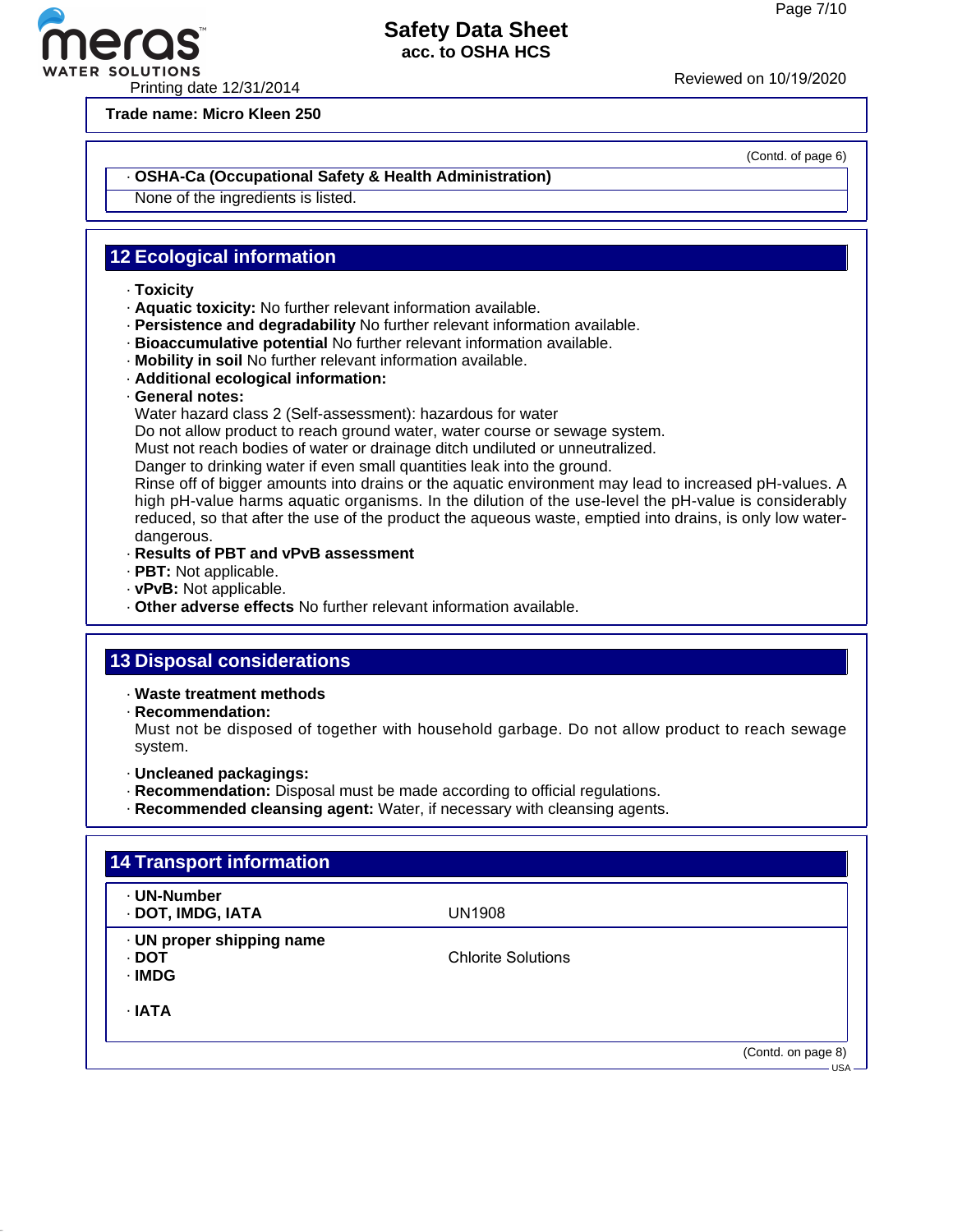

**Trade name: Micro Kleen 250**

| Reviewed on TU/T9/ZUZU |  |  |  |
|------------------------|--|--|--|
|                        |  |  |  |

|                                                                              | (Contd. of page 7)                                                                                  |
|------------------------------------------------------------------------------|-----------------------------------------------------------------------------------------------------|
| · Transport hazard class(es)                                                 |                                                                                                     |
| $\cdot$ DOT                                                                  |                                                                                                     |
| . Class                                                                      | 8 Corrosive substances                                                                              |
| · IMDG, IATA                                                                 |                                                                                                     |
|                                                                              |                                                                                                     |
| · Class                                                                      | 8 Corrosive substances                                                                              |
| · Label                                                                      | 8                                                                                                   |
| · Packing group                                                              |                                                                                                     |
| · DOT, IMDG, IATA                                                            | Ш                                                                                                   |
| <b>Environmental hazards:</b>                                                |                                                                                                     |
| · Marine pollutant:                                                          | <b>No</b>                                                                                           |
|                                                                              |                                                                                                     |
| · Special precautions for user<br>· EMS Number:                              | Warning: Corrosive substances<br>$F-A, S-B$                                                         |
| · Segregation groups                                                         | Alkalis                                                                                             |
|                                                                              |                                                                                                     |
| - Transport in bulk according to Annex II of<br>MARPOL73/78 and the IBC Code | Not applicable.                                                                                     |
|                                                                              |                                                                                                     |
| · Transport/Additional information:                                          |                                                                                                     |
| . DOT                                                                        |                                                                                                     |
| · Quantity limitations                                                       | On passenger aircraft/rail: 1 L                                                                     |
|                                                                              | On cargo aircraft only: 30 L                                                                        |
| · IMDG                                                                       |                                                                                                     |
| · Limited quantities (LQ)                                                    | 11                                                                                                  |
| · Excepted quantities (EQ)                                                   | Code: E2                                                                                            |
|                                                                              | Maximum net quantity per inner packaging: 30 ml<br>Maximum net quantity per outer packaging: 500 ml |
|                                                                              |                                                                                                     |
| · UN "Model Regulation":                                                     | UN3267, Corrosive liquid, basic, organic, n.o.s. (Sodium<br>chlorite), 8, II                        |
|                                                                              |                                                                                                     |

# **15 Regulatory information**

· **Safety, health and environmental regulations/legislation specific for the substance or mixture** · **Sara**

· **Section 355 (extremely hazardous substances):**

None of the ingredients is listed.

· **Section 313 (Specific toxic chemical listings):**

None of the ingredients is listed.

· **TSCA (Toxic Substances Control Act):**

All ingredients are listed.

(Contd. on page 9)

- USA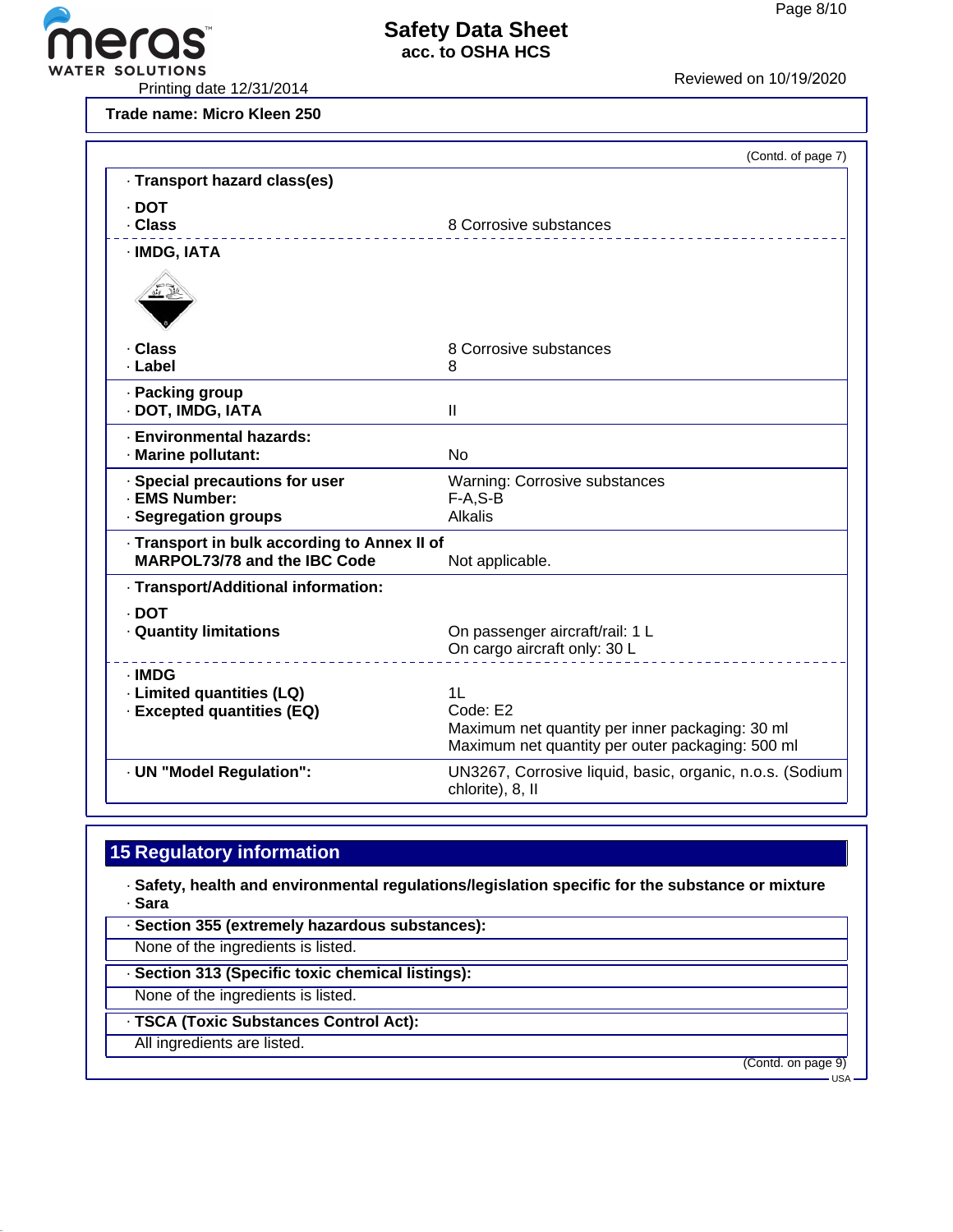(Contd. of page 8)



ER SOLUTIONS<br>Printing date 12/31/2014 Reviewed on 10/19/2020

**Trade name: Micro Kleen 250**

· **Proposition 65**

- · **Chemicals known to cause cancer:**
- None of the ingredients is listed.
- · **Chemicals known to cause reproductive toxicity for females:**
- None of the ingredients is listed.
- · **Chemicals known to cause reproductive toxicity for males:**
- None of the ingredients is listed.
- · **Chemicals known to cause developmental toxicity:**
- None of the ingredients is listed.

### · **Carcinogenic categories**

- · **EPA (Environmental Protection Agency)**
- 7758-19-2 Sodium Chlorite D, CBD

## · **TLV (Threshold Limit Value established by ACGIH)**

- None of the ingredients is listed.
- · **NIOSH-Ca (National Institute for Occupational Safety and Health)**
- None of the ingredients is listed.

### · **Product related hazard informations:**

The product has been classified and marked in accordance with directives on hazardous materials.

· **Hazard symbols:**



- 
- · **Hazard-determining components of labeling:** Sodium Chlorite
- · **Risk phrases:** Explosive when dry. May cause fire. Toxic if swallowed. Causes burns. Risk of serious damage to eyes. Harmful: possible risk of irreversible effects in contact with skin.
- · **Safety phrases:**

Keep container tightly closed in a cool place.

In case of contact with eyes, rinse immediately with plenty of water and seek medical advice.

Wear suitable protective clothing, gloves and eye/face protection.

This material and its container must be disposed of as hazardous waste.

· **Chemical safety assessment:** A Chemical Safety Assessment has not been carried out.

# **16 Other information**

This information is based on our present knowledge. However, this shall not constitute a guarantee for any specific product features and shall not establish a legally valid contractual relationship.

- · **Department issuing SDS:** Environment protection department.
- · **Contact:**

SDS Coordinator Meras Water Solutions

(Contd. on page 10)